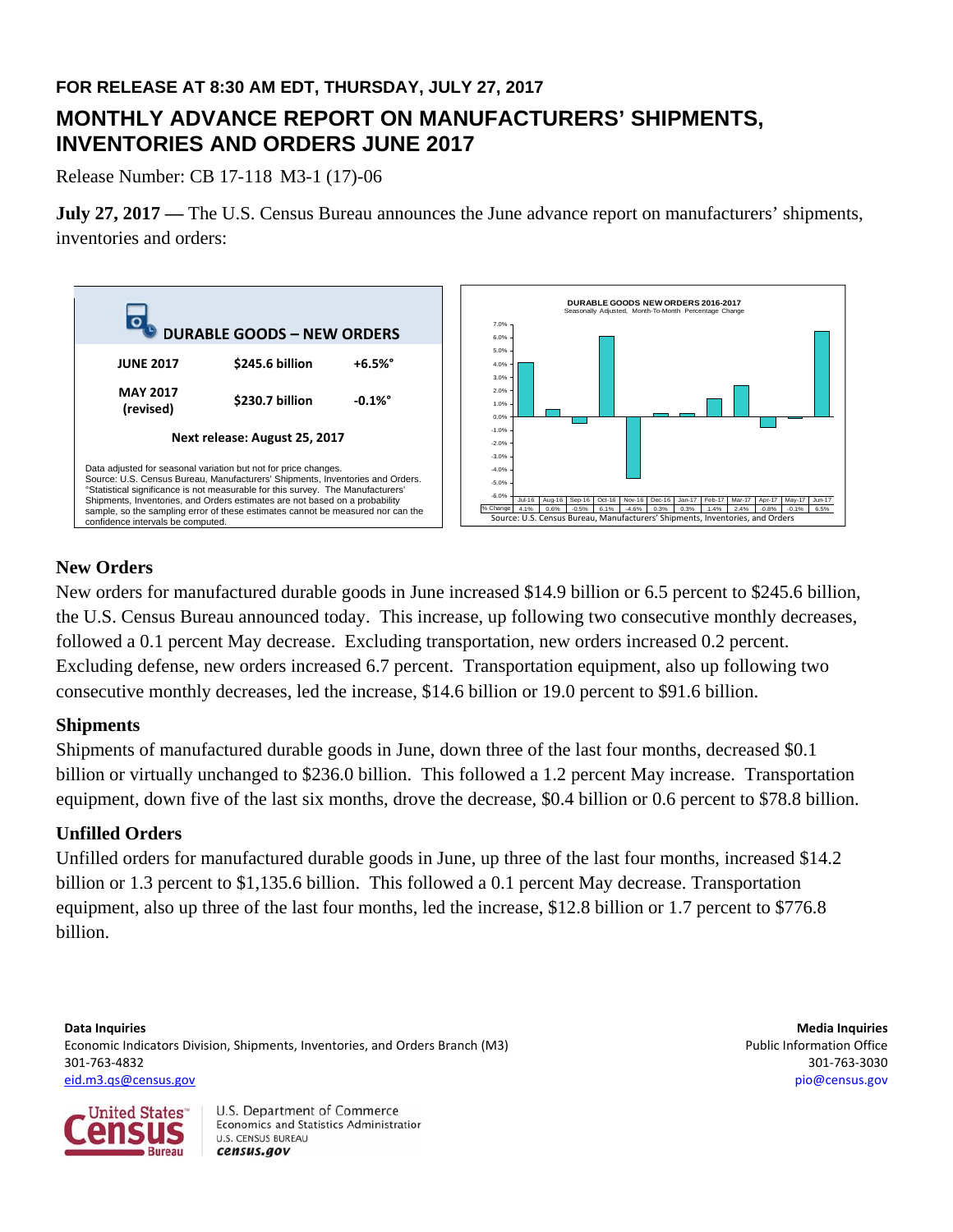#### **Inventories**

Inventories of manufactured durable goods in June, up eleven of the last twelve months, increased \$1.6 billion or 0.4 percent to \$397.0 billion. This followed a 0.1 percent May increase. Machinery, up seven of the last eight months, led the increase, \$0.8 billion or 1.2 percent to \$68.3 billion.

#### **Capital Goods**

Nondefense new orders for capital goods in June increased \$14.7 billion or 21.0 percent to \$84.6 billion. Shipments increased \$0.3 billion or 0.4 percent to \$70.9 billion. Unfilled orders increased \$13.8 billion or 2.0 percent to \$709.8 billion. Inventories increased \$1.0 billion or 0.6 percent to \$177.6 billion. Defense new orders for capital goods in June increased \$0.4 billion or 3.8 percent to \$9.7 billion. Shipments decreased \$0.2 billion or 2.2 percent to \$10.0 billion. Unfilled orders decreased \$0.3 billion or 0.2 percent to \$140.3 billion. Inventories increased less than \$0.1 billion or 0.1 percent to \$22.5 billion.

#### **Revised May Data**

Revised seasonally adjusted May figures for all manufacturing industries were: new orders, \$466.8 billion (revised from \$464.9 billion); shipments, \$472.3 billion (revised from \$471.5 billion); unfilled orders, \$1,121.4 billion (revised from \$1,120.2 billion) and total inventories, \$648.4 billion (revised from \$648.9 billion).

Revised and more detailed estimates, plus nondurable goods data, will be published on August 3, 2017, at 10:00 a.m. EDT. The Advance Report on durable goods for July is scheduled for release on August 25, 2017 at 8:30 a.m. EDT. View the full schedule in the Economic Briefing Room:<www.census.gov/economic-indicators/>. The full text and tables of this release can be found at <www.census.gov/m3>.

## **EXPLANATORY NOTES**

Figures in text are adjusted for seasonality, but not for inflation. Figures on new and unfilled orders exclude data for semiconductor manufacturing.

"Virtually unchanged" indicates that the change is less than 0.05 percent for a percent increase or decrease.

### **Description of the survey**

This report is compiled from results of the U.S. Census Bureau's Manufacturers' Shipments, Inventories, and Orders (M3) survey, which is a voluntary survey authorized by Title 13 of the United States Code. This survey provides statistics on a calendar-month basis for manufacturers' value of shipments, new orders (net of cancellations), end-of-month order backlog (unfilled orders), end-of-month total inventory (at current cost or market value), and inventories by stage of fabrication (materials and supplies, work-in-process, and finished goods). Data published from the M3 survey are based on a panel of approximately 5,000 reporting units that represent approximately 3,100 companies and provide an indication of month-to-month change for

**Data Inquiries Media Inquiries** Economic Indicators Division, Shipments, Inventories, and Orders Branch (M3) **Public Information Office** Public Information Office 301‐763‐4832 301‐763‐3030 eid.m3.qs@census.gov pio@census.gov



U.S. Department of Commerce Economics and Statistics Administration **U.S. CENSUS BUREAU** census.gov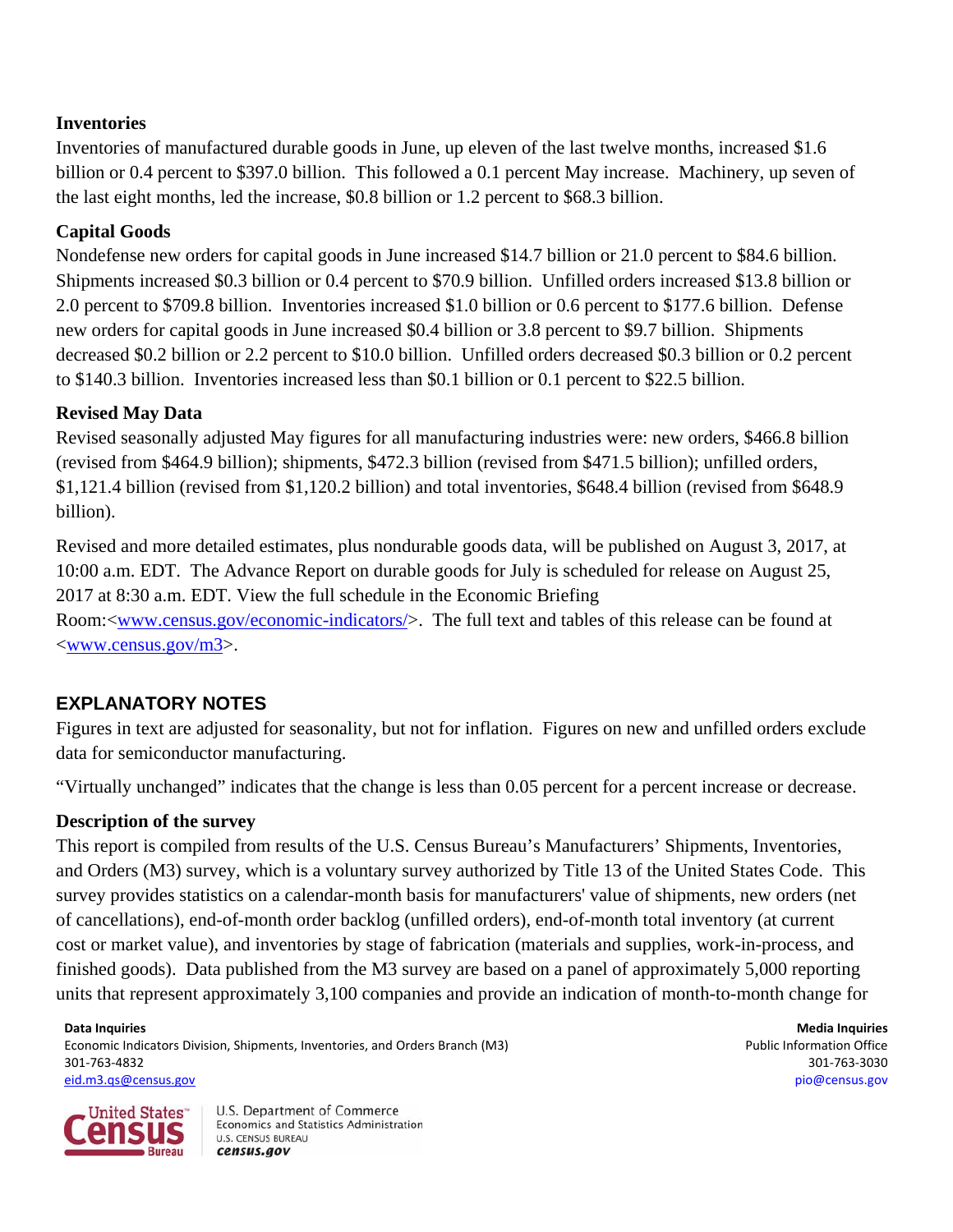the Manufacturing Sector. These reporting units may be divisions of diversified large companies, large homogenous companies, or single-unit manufacturers in 92 industry categories, which are combined into 65 publication levels due to the small monthly panel size. The survey methodology assumes that the month-tomonth changes of the total operations of the reporting units in the M3 panel effectively represent the monthto-month movements of all establishments that make up the category.The companies for which shipments data are currently reported or imputed in the M3 survey represent approximately 64 percent of the total value of shipments for manufacturing establishments in the 2012 Economic Census, and these companies include almost two-thirds of the manufacturing companies with \$500 million or more in shipments in the 2012 Economic Census. The companies for which shipments data are currently reported in the M3 survey represent approximately 57 percent of the total value of shipments for manufacturing establishments in the 2012 Economic Census. Statistics based on the M3 panel differ from the results that would be obtained from a complete enumeration of all manufacturing companies. The M3 panel is not based on a probability sample; therefore, the sampling errors that are normally provided with sample surveys cannot be measured. Nonsampling errors are attributable to many sources. The use of company or divisional reports to estimate the monthly change for establishments is one source of nonsampling error. The use of primarily large companies to represent the month-to-month movement of all companies is another potential source. Any corrections will be published in the full report. Corrections received after the full report will be released in the next month's advance report. Any revisions made later than two months will be reflected in the annual benchmark publication.Additional survey documentation can be found on our web site:  $\langle$ www.census.gov/manufacturing/m3/how the data are collected/index.html>.

#### **America's Economy Mobile App**

The America's Economy app provides real-time updates for 19 key economic indicators released from the Census Bureau, Bureau of Labor Statistics, and Bureau of Economic Analysis. <www.census.gov/mobile/economy/>

#### **API**

The Census Bureau's application programming interface (API) lets developers create custom apps to reach new users and makes key demographic, socio-economic and housing statistics more accessible than ever before.<www.census.gov/developers/>

‐X‐

**Data Inquiries Media Inquiries** Economic Indicators Division, Shipments, Inventories, and Orders Branch (M3) **Public Information Office** Public Information Office 301‐763‐4832 301‐763‐3030 eid.m3.qs@census.gov pio@census.gov



U.S. Department of Commerce Economics and Statistics Administration **U.S. CENSUS BUREAU** census.gov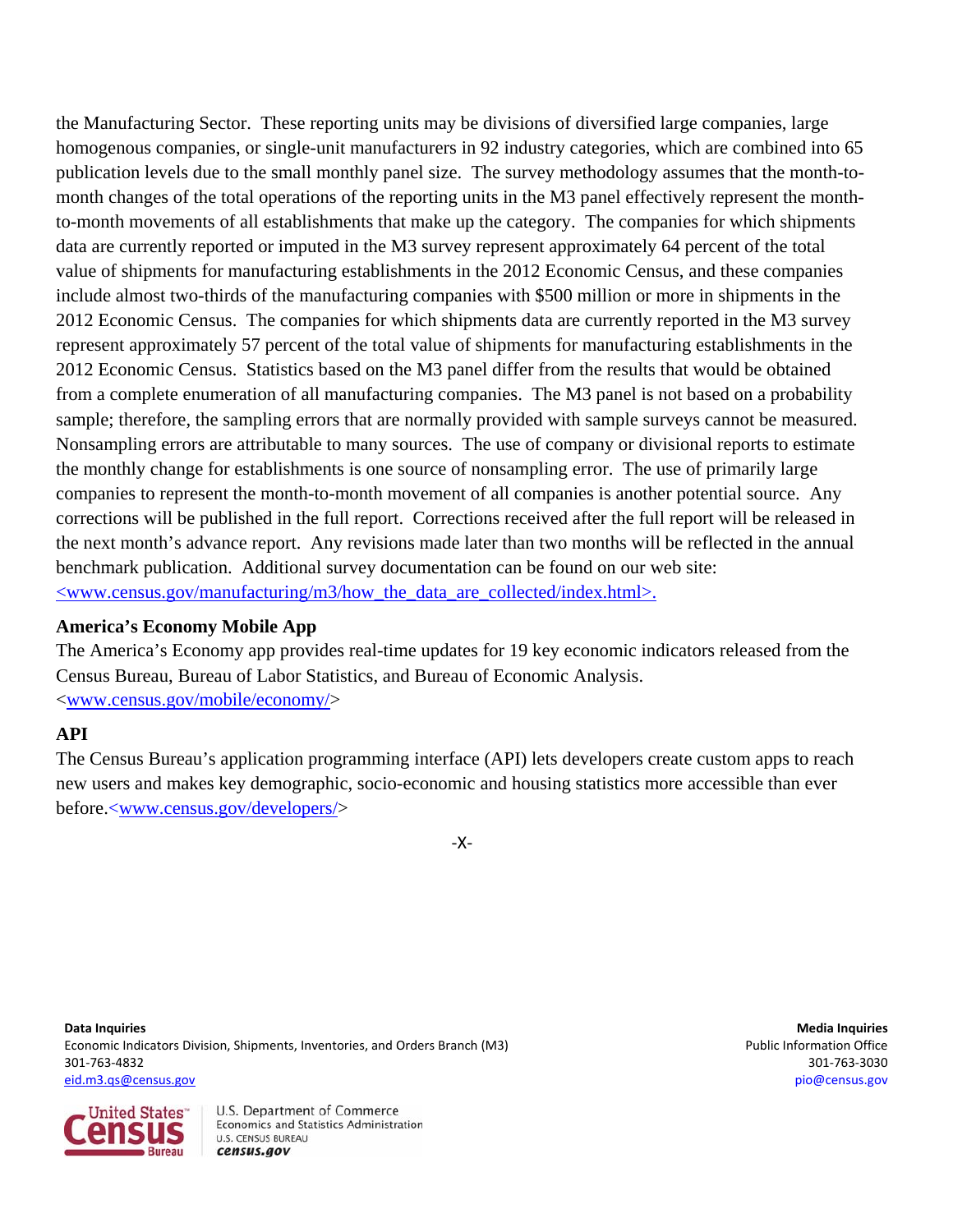#### **Table 1. Durable Goods Manufacturers' Shipments and New Orders 1**

**[Estimates are shown in millions of dollars and are based on data from the Manufacturers' Shipments, Inventories, and Orders Survey.]**

|                                                  | <b>Seasonally Adjusted</b> |                    |                    |                           |                           |                  |                    |                    |                    |                        |                        |                                |
|--------------------------------------------------|----------------------------|--------------------|--------------------|---------------------------|---------------------------|------------------|--------------------|--------------------|--------------------|------------------------|------------------------|--------------------------------|
|                                                  |                            | <b>Monthly</b>     |                    |                           | <b>Percent Change</b>     |                  |                    | <b>Monthly</b>     |                    |                        | Year to Date           |                                |
| Item                                             | Jun<br>2017 <sup>2</sup>   | May<br>2017        | Apr<br>2017        | May -<br>Jun <sup>2</sup> | Apr -<br>May <sup>1</sup> | Mar -<br>Apr     | Jun<br>$2017^2$    | May<br>2017        | Jun<br>2016        | 2017                   | 2016                   | Percent<br>Change<br>2017/2016 |
| <b>DURABLE GOODS</b>                             |                            |                    |                    |                           |                           |                  |                    |                    |                    |                        |                        |                                |
|                                                  |                            |                    |                    |                           |                           |                  |                    |                    |                    |                        |                        |                                |
| Total:<br>Shipments<br>New Orders <sup>4</sup>   | 236,029<br>245,568         | 236.144<br>230,684 | 233,336<br>230,986 | 0.0<br>6.5                | 1.2<br>$-0.1$             | $-0.2$<br>$-0.8$ | 257,700<br>266,932 | 243,050<br>232,160 | 247,098<br>232,844 | 1,409,202<br>1,398,411 | 1,368,451<br>1,331,278 | 3.0<br>5.0                     |
| <b>Excluding transportation:</b>                 |                            |                    |                    |                           |                           |                  |                    |                    |                    |                        |                        |                                |
| Shipments<br>New Orders <sup>4</sup>             | 157,241<br>153,943         | 156,914<br>153,679 | 155,935<br>152,746 | 0.2<br>0.2                | 0.6<br>0.6                | $-0.1$<br>$-0.4$ | 170,600<br>165,192 | 161,295<br>158,132 | 161,748<br>155,793 | 935,350<br>926,836     | 895,617<br>883,298     | 4.4<br>4.9                     |
| <b>Excluding defense:</b>                        |                            |                    |                    |                           |                           |                  |                    |                    |                    |                        |                        |                                |
| Shipments                                        | 223,939                    | 223,861            | 221,265            | 0.0                       | 1.2                       | $-0.1$           | 244,290            | 231,256            | 234,249            | 1.337.663              | 1,301,798              | 2.8                            |
| New Orders <sup>4</sup>                          | 233,967                    | 219,375            | 218,413            | 6.7                       | 0.4                       | $-0.8$           | 252,255            | 223,340            | 219,971            | 1,328,546              | 1,264,344              | 5.1                            |
| Manufacturing with unfilled orders:              |                            |                    |                    |                           |                           |                  |                    |                    |                    |                        |                        |                                |
| Shipments                                        | 166,047                    | 166,162            | 164,416            | $-0.1$                    | 1.1                       | $-0.1$           | 182,355            | 171,104            | 173,938            | 989,692                | 951,281                | 4.0                            |
| New Orders                                       | 180,274                    | 165,146            | 166,284            | 9.2                       | $-0.7$                    | $-1.1$           | 195,541            | 163,755            | 163,020            | 1,004,422              | 936,818                | 7.2                            |
| Primary metals:                                  |                            |                    |                    |                           |                           |                  |                    |                    |                    |                        |                        |                                |
| Shipments<br>New Orders                          | 19,293<br>19,412           | 19,393<br>19,389   | 19,172<br>19,408   | $-0.5$<br>0.1             | 1.2<br>$-0.1$             | 0.0<br>0.2       | 20,448<br>20,275   | 20,506<br>20,104   | 18,613<br>18,177   | 117,315<br>118,472     | 106,364<br>107,567     | 10.3<br>10.1                   |
|                                                  |                            |                    |                    |                           |                           |                  |                    |                    |                    |                        |                        |                                |
| <b>Fabricated metal products:</b><br>Shipments   | 31,909                     | 31,707             | 31,176             | 0.6                       | 1.7                       | 0.0              | 34,157             | 33,140             | 31,377             | 188,188                | 176,030                | 6.9                            |
| New Orders                                       | 32,369                     | 32,152             | 31,859             | 0.7                       | 0.9                       | $-1.0$           | 33,866             | 34,145             | 30,666             | 194,087                | 179,339                | 8.2                            |
| Machinery:                                       |                            |                    |                    |                           |                           |                  |                    |                    |                    |                        |                        |                                |
| Shipments                                        | 30,929                     | 30,942             | 30,774             | 0.0                       | 0.5                       | 0.3              | 34,015             | 32,291             | 32,236             | 186,723                | 182,894                | 2.1                            |
| New Orders                                       | 31,624                     | 31,562             | 30,838             | 0.2                       | 2.3                       | $-0.3$           | 33,693             | 32,322             | 30,652             | 190,860                | 180,704                | 5.6                            |
| Computers and electronic products <sup>4</sup> : |                            |                    |                    |                           |                           |                  |                    |                    |                    |                        |                        |                                |
| Shipments                                        | 26,549                     | 26,387             | 26,310             | 0.6                       | 0.3                       | $-0.3$           | 29,380             | 24,921             | 28,355             | 154,503                | 147,642                | 4.6                            |
| New Orders                                       | 22,006                     | 22,071             | 22,133             | $-0.3$                    | $-0.3$                    | 1.0              | 24,982             | 20,95'             | 25,194             | 131,445                | 129,385                | 1.6                            |
| Computers and related products:                  |                            |                    |                    |                           |                           |                  |                    |                    |                    |                        |                        |                                |
| Shipments                                        | 1,903                      | 1,952              | 1,983              | $-2.5$                    | $-1.6$                    | 3.5              | 2,773              | 1,715              | 2,811              | 11,474                 | 11,732                 | $-2.2$                         |
| New Orders                                       | 1,947                      | 1,951              | 1,999              | $-0.2$                    | $-2.4$                    | 4.2              | 2,817              | 1,714              | 2,806              | 11,601                 | 11,703                 | $-0.9$                         |
| <b>Communications equipment:</b>                 |                            |                    |                    |                           |                           |                  |                    |                    |                    |                        |                        |                                |
| Shipments                                        | 2,975                      | 2,986              | 2,954              | $-0.4$                    | 1.1                       | $-2.0$           | 3,672              | 2,863              | 3,646              | 17,339                 | 16,798                 | 3.2                            |
| New Orders                                       | 3,063                      | 3,016              | 3,123              | 1.6                       | $-3.4$                    | 3.6              | 3,613              | 2,594              | 3,745              | 18,792                 | 18,425                 | 2.0                            |
| Electrical equipment, appliances,                |                            |                    |                    |                           |                           |                  |                    |                    |                    |                        |                        |                                |
| and components:                                  |                            |                    |                    |                           |                           |                  |                    |                    |                    |                        |                        |                                |
| Shipments<br>New Orders                          | 10,081<br>10,026           | 10,068<br>10,201   | 10,045<br>10,112   | 0.1<br>$-1.7$             | 0.2<br>0.9                | $-1.0$<br>$-2.2$ | 10,935<br>10,899   | 10,234<br>10,306   | 10,657<br>10,777   | 59,535<br>61,128       | 58,521<br>60,402       | 1.7<br>1.2                     |
| <b>Transportation equipment:</b>                 |                            |                    |                    |                           |                           |                  |                    |                    |                    |                        |                        |                                |
| Shipments                                        | 78,788                     | 79,230             | 77,401             | $-0.6$                    | 2.4                       | $-0.2$           | 87,100             | 81,755             | 85,350             | 473,852                | 472,834                | 0.2                            |
| New Orders                                       | 91,625                     | 77,005             | 78,240             | 19.0                      | $-1.6$                    | $-1.6$           | 101,740            | 74,028             | 77,051             | 471,575                | 447,980                | 5.3                            |
| Motor vehicles and parts:                        |                            |                    |                    |                           |                           |                  |                    |                    |                    |                        |                        |                                |
| Shipments                                        | 54,181                     | 54,536             | 53,621             | $-0.7$                    | 1.7                       | 0.6              | 58,594             | 57,064             | 56,782             | 330,218                | 327,630                | 0.8                            |
| New Orders                                       | 54,324                     | 54,678             | 53,840             | $-0.6$                    | 1.6                       | 0.6              | 58,203             | 57,222             | 56,019             | 330,970                | 325,917                | 1.6                            |
| Nondefense aircraft and parts:                   |                            |                    |                    |                           |                           |                  |                    |                    |                    |                        |                        |                                |
| Shipments                                        | 12,047                     | 11,938             | 11,319             | 0.9                       | 5.5                       | $-2.4$           | 14,485             | 11,801             | 14,863             | 68,542                 | 72,393                 | $-5.3$                         |
| New Orders                                       | 25,328                     | 10,953             | 11,113             | 131.2                     | $-1.4$                    | $-12.2$          | 28,430             | 7,049              | 7,578              | 67,856                 | 51,812                 | 31.0                           |
| Defense aircraft and parts:                      |                            |                    |                    |                           |                           |                  |                    |                    |                    |                        |                        |                                |
| Shipments<br>New Orders                          | 4,094<br>3,517             | 4,085<br>3,528     | 3,823<br>5,372     | 0.2<br>$-0.3$             | 6.9<br>$-34.3$            | $-3.8$<br>7.5    | 4,854<br>4,632     | 3,947<br>2,917     | 4,510<br>5,113     | 23,072<br>25,024       | 22,856<br>25,187       | 0.9<br>$-0.6$                  |
|                                                  |                            |                    |                    |                           |                           |                  |                    |                    |                    |                        |                        |                                |
| All other durable goods:                         |                            |                    |                    |                           |                           |                  |                    |                    |                    |                        |                        |                                |
| Shipments<br>New Orders                          | 38,480<br>38,506           | 38,417<br>38,304   | 38,458<br>38,396   | 0.2<br>0.5                | $-0.1$<br>$-0.2$          | $-0.3$<br>$-0.4$ | 41,665<br>41,477   | 40,203<br>40,304   | 40,510<br>40,327   | 229,086<br>230,844     | 224,166<br>225,901     | 2.2<br>2.2                     |
|                                                  |                            |                    |                    |                           |                           |                  |                    |                    |                    |                        |                        |                                |
| Capital goods <sup>3</sup> :                     |                            |                    |                    |                           |                           |                  |                    |                    |                    |                        | 469.048                |                                |
| Shipments<br>New Orders                          | 80,894<br>94,348           | 80,854<br>79,292   | 80,080<br>80,029   | 0.0<br>19.0               | 1.0<br>$-0.9$             | 0.0<br>$-1.9$    | 90,515<br>104,943  | 81,282<br>73,772   | 87,536<br>78,105   | 477,766<br>484,717     | 454,480                | 1.9<br>6.7                     |
|                                                  |                            |                    |                    |                           |                           |                  |                    |                    |                    |                        |                        |                                |
| Nondefense capital goods:<br>Shipments           | 70,850                     | 70,587             | 69,868             | 0.4                       | 1.0                       | $-0.2$           | 79,595             | 71,362             | 77,249             | 417,899                | 414,659                | 0.8                            |
| New Orders                                       | 84,626                     | 69,924             | 70,041             | 21.0                      | $-0.2$                    | $-2.4$           | 92,877             | 66,644             | 69,550             | 428,365                | 399,316                | 7.3                            |
|                                                  |                            |                    |                    |                           |                           |                  |                    |                    |                    |                        |                        |                                |
| <b>Excluding aircraft:</b><br>Shipments          | 63,049                     | 62,953             | 62,722             | 0.2                       | 0.4                       | 0.2              | 70,037             | 63,680             | 67,220             | 375.145                | 369.183                | 1.6                            |
| New Orders                                       | 63,416                     | 63,471             | 63,019             | $-0.1$                    | 0.7                       | 0.3              | 68,877             | 63,488             | 65,918             | 383,364                | 372,771                | 2.8                            |
|                                                  |                            |                    |                    |                           |                           |                  |                    |                    |                    |                        |                        |                                |
| Defense capital goods:<br>Shipments              | 10,044                     | 10,267             | 10,212             | $-2.2$                    | 0.5                       | 1.5              | 10,920             | 9,920              | 10,287             | 59,867                 | 54,389                 | 10.1                           |
| New Orders                                       | 9,722                      | 9,368              | 9,988              | 3.8                       | $-6.2$                    | 1.7              | 12,066             | 7,128              | 8,555              | 56,352                 | 55,164                 | 2.2                            |
|                                                  |                            |                    |                    |                           |                           |                  |                    |                    |                    |                        |                        |                                |

**r Revised data due to late receipts and concurrent seasonal adjustment.** 

<sup>1</sup> Estimates of shipments and new orders are for the duration of the period, while estimates of unfilled orders and total inventories are for the end of the period. Not seasonally adjusted estimates of<br>shipments and new o

as well as seasonal variation, based on the results of the latest annual review of the model parameters. Estimates are not adjusted for price changes.<br><sup>2</sup> Based on advance sample. Estimates of manufacturers' shipments, inv

<sup>3</sup> The Capital Goods Industries include Nondefense : small arms and ordnance; farm machinery and equipment; construction machinery; mining, oil, and gas field machinery; industrial machinery; vending, laundry, and other c

\* Estimates and percent changes of shipments and inventories for the semiconductor industry are included in computers and electronic products, and all other applicable aggregate totals. Estimates and percent changes for ne

Source: U.S. Census Bureau, Manufacturers' Shipments, Inventories, and Orders (M3) Survey, June Advance Report, July 27, 2017. Information on data sources and methodology can be found on our website at<br><www.census.gov/manu